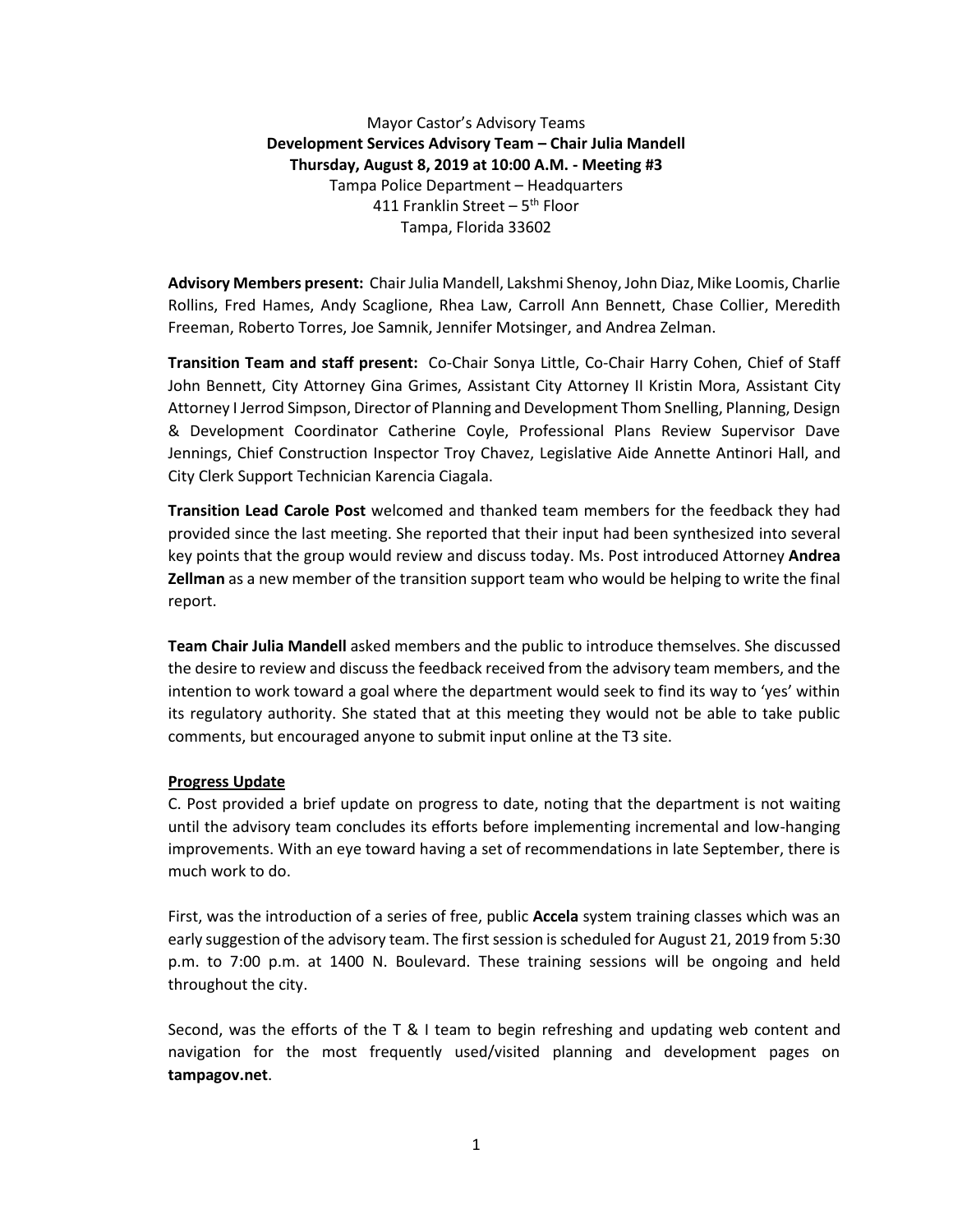Third, was an update on efforts to more aggressively recruit and backfill vacancies, including engaging professional recruiters for key positions like the construction services/CBO role. There was also a focus on recruiting client facilitators at development services.

Finally, was an update on the ongoing TBBA Government Affairs Committee Meetings done in concert with the planning and development staff, the next scheduled for August 13, 2019. **Jennifer Motsinger** stated that the **Tampa Bay Builders Association** (TBBA) holds public meetings every  $2^{nd}$  Tuesday of the month at the development services building, on the third floor (1400 Boulevard North). The public is able to interact with staff and find out how to make improvements. The information provided is about policy and process, independent of a project. They also hold these same types of meetings in Pasco County.

**Ms. Post** then asked Advisory Team Member **Carroll Ann Bennett** to update the team on some feedback she had from the prior meeting but time had run out. Ms. Bennett stated that she is a member of a coalition representing several neighborhoods that have concerns and the first concern is regarding sidewalk safety. She is reaching out to Catherine Coyle in regards to assessing relevant parts of the code. She would also like to find out where funding comes from for this, and how much it is. She expressed concerns about how things are handled relative to pedestrians and sidewalk safety. She also raised concerns about emergency evacuation from parts of South Tampa, a narrow peninsula with a population of 86,000 (2018). The comprehensive plan requires an annual review to monitor the impact hurricanes have and the city needs to make sure this is happening.

**Ms. Post** agreed that these are critical issues that need to be addressed, more likely suitable for the forthcoming Sustainability and Resiliency Team. Chief of Staff Bennett also agreed to take some of the matters offline.

### **Focus Area Discussions**

**Ms. Post** then invited the group to renew discussions on several key ideas/suggestions that had surfaced from the prior meetings and form individual feedback. **Chair Mandell** led the discussion.

#### **Conditional Approvals**

Some examples of conditional approvals mentioned were site preparation and tree removals. Because these are often separate issues, handling the matters separately could speed up a project. Types of conditional approvals needed to be determined that could expedite processing. Tree legislation recently passed on the state level; the group briefly discussed the implications for addressing tree issues separate from other parts of the permitting process, including arborist certification classes which are yet to get underway because of workload and staffing issues.

**City Attorney Gina Grimes** stated that Assistant City Attorneys **Jerrod Simpson** and **Kristin Mora,** that work with land development issues, will research how the new legislation is interpreted and should be implemented and provide the information for the next meeting.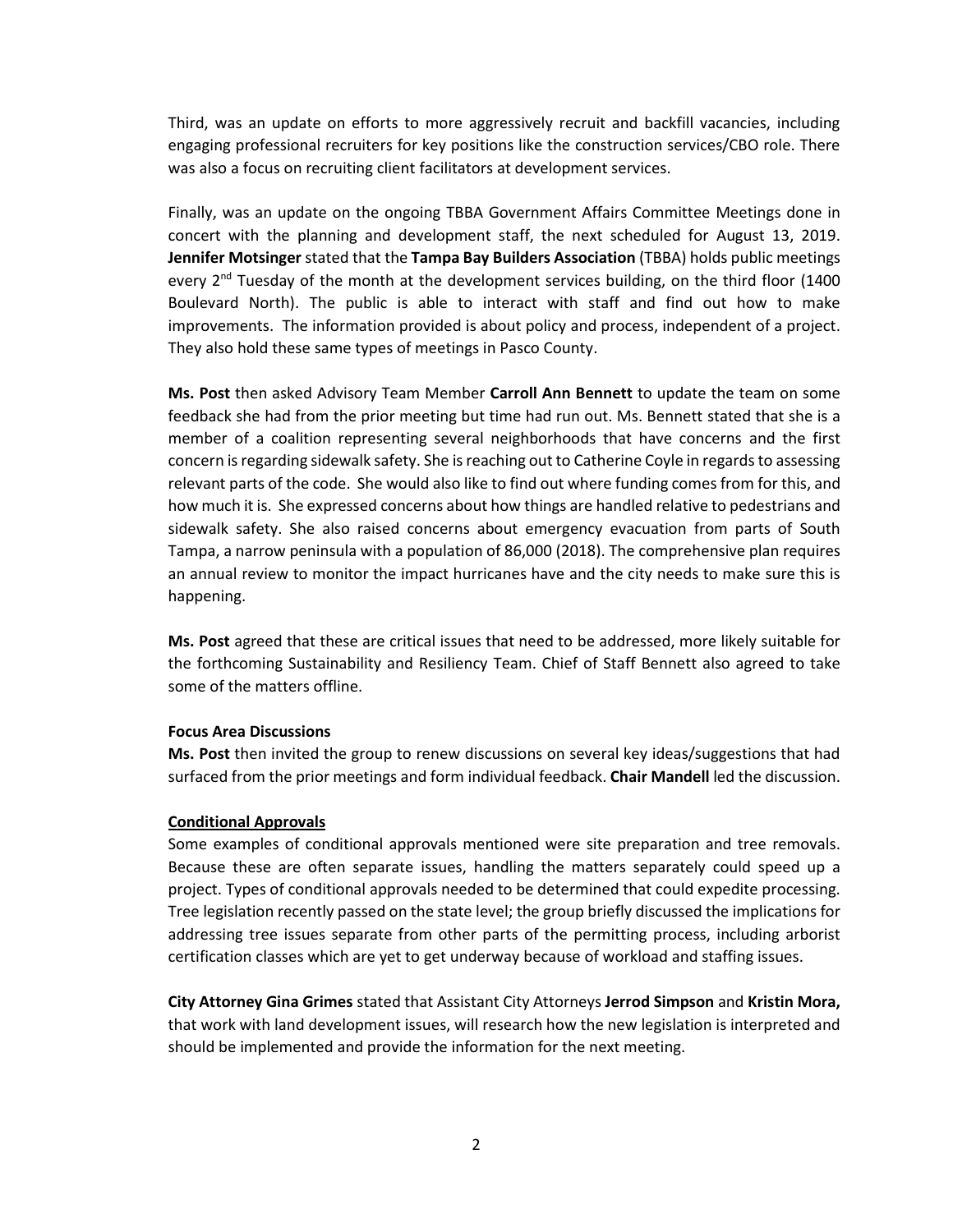It was agreed that there are many complexities to granting conditional approvals, including when approvals are required from different departments reviewing an application as well as outside entities, e.g. FAA – however, the City needed to challenge itself to seek opportunities for improvement, pilot ideas, and new approaches. It was suggested that appointing an ombudsmen to oversee a project could expedite the process.

**Dave Jennings** clarified that when applicants apply for projects, sometimes they apply for the entire project, which limits the City from processing one aspect and letting others move forward. Training applicants to determine which process is best for their needs and possibly adding additional reviews/options to the program would help to streamline the process. Some areas of concern would be flood zones, tenant build outs, exceeding the value of project, and permit deadlines. It was agreed that the department needed to clarify the one-stop filing process from the multi-part filing process, and provide nimble paths for both approaches. This would likely become a recommendation.

**Thom Snelling** stated the city must do a better job at communicating to get the message out as to what Development Services can do. Conditional approvals are a great idea, and possibly changing the code so that Variance Review Board (VRB) can approve some changes might help.

## **Express Permitting**

**Cathy Coyle** explained that the department currently offers some express permitting that usually has a one-day turn around. With building permitting and vertical construction, the option to separate project is there but may cost more. Another delay to processing may be human error, as while helping in-house applicants, staff may not see online flow-chart approvals needed by them to forward the projects onward to the next step.

**Dave Jennings** explained that currently he has seven two-person teams to do an entire project. They have a 10-day window; they load every day; try to get going in five to seven days, and it does not happen all the time. Clients are dropping in and loading in changes daily. On remodel and trade style permits that are not structural, the department is looking to expand the list of filing types eligible for an express type permit.

**Mike Loomis** wants to keep human interaction in the process and **Rhea Law** suggested that some individual activities could bypass the review process.

**Carole Post** stated that a walk-in express permitting function exists and needs clarification:

- **1)** How can we make this function effective based on expectation and needs.
- **2)** How to take advantage of our digitized world and maintain a human element.
- **3)** Need to clarify and be able to separate routine from the complex for processing.

## **Best Practices**

**Sonya Little** wants to make sure that internal and external training is included in this process.